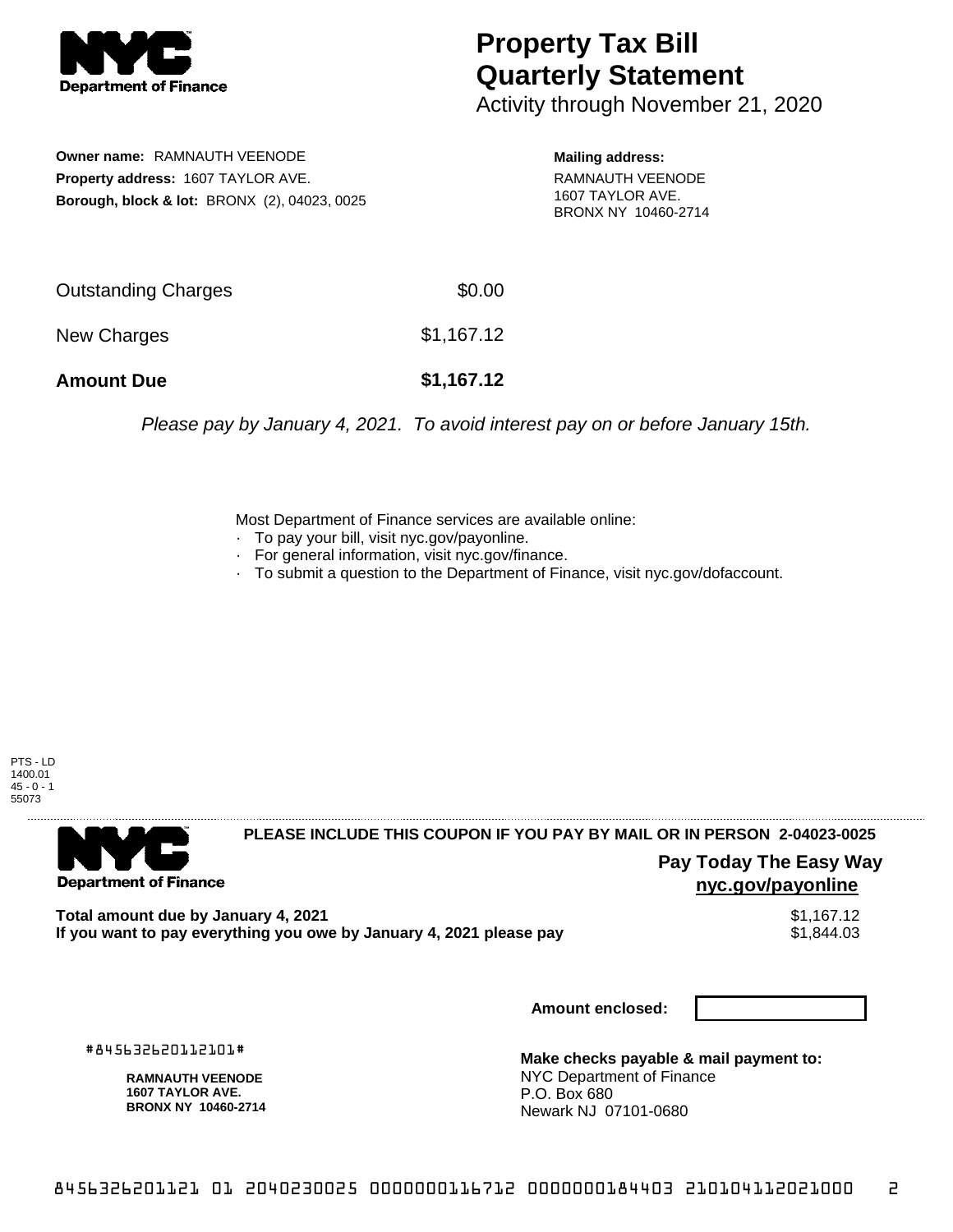

### **Previous Charges Amount Total previous charges including interest and payments \$0.00 Current Charges <b>Activity Date Due Date Amount Amount** Finance-Property Tax  $01/01/2021$  \$688.02 Adopted Tax Rate  $\$$ -8.80 HPD-Emergency Repair- Chg 01/01/2021 \$295.00 HPD-Emergency Repair- Tax 01/01/2021 6173.68 HPD-Emergency Repair- Chg 01/01/2021 \$12.10 HPD-Emergency Repair- Fee  $01/01/2021$   $0.056.05$ HPD-Emergency Repair- Tax 01/01/2021 \$1.07 **Total current charges \$1,167.12 Tax Year Charges Remaining Activity Date Due Date Amount** Finance-Property Tax 04/01/2021 \$688.02 **Adopted Tax Rate**  $\qquad$  \$-8.80 **Total tax year charges remaining \$679.22**

## **If you want to pay everything you owe by January 4, 2021 please pay \$1,844.03** If you pay everything you owe by January 4, 2021, you would save: \$2.31

### **Home banking payment instructions:**

- 1. **Log** into your bank or online bill pay website.
- 2. **Add** the new payee: NYC DOF Property Tax. Enter your account number, which is your boro, block and lot, as it appears here: 2-04023-0025 . You may also need to enter the address for the Department of Finance. The address is P.O. Box 680, Newark NJ 07101-0680.
- 3. **Schedule** your online payment using your checking or savings account.

#### **Did Your Mailing Address Change?** If so, please visit us at **nyc.gov/changemailingaddress** or call **311.**

When you provide a check as payment, you authorize us either to use information from your check to make a one-time electronic fund transfer from your account or to process the payment as a check transaction.